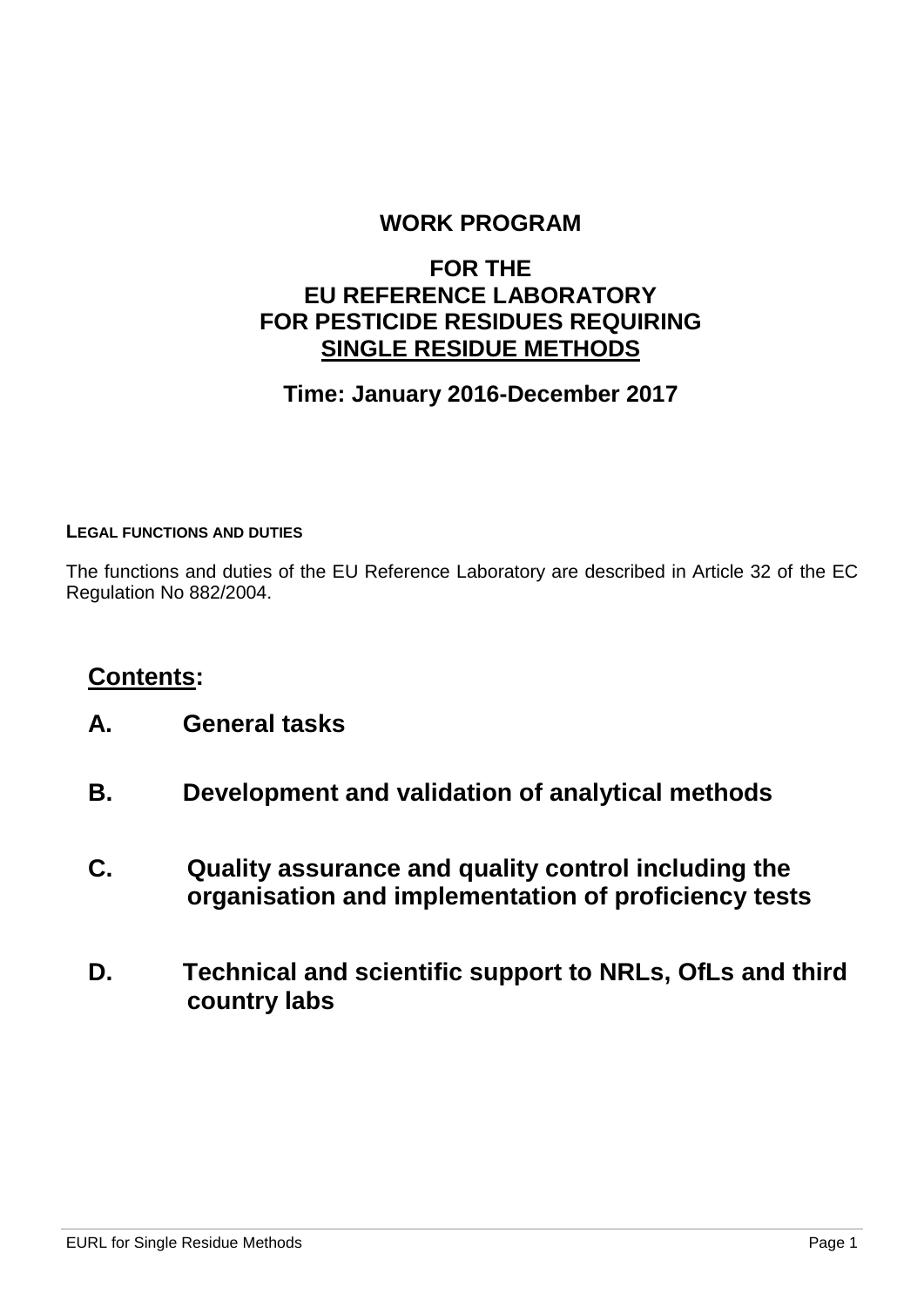# **A. General Tasks**

# A.1 **EURL coordination**

**Tasks:** Inter-EURL-meetings (eligible as missions), in some cases in presence of DG-SANTE representatives, will be carried out with the aim to discuss, plan, coordinate or evaluate EURLactivities such as the preparation of work programs, EUPTs or web-applications. In certain cases online-meetings or tele-conferences will be carried out. Date and place of these events will be decided later.

*Period: To be decided later following consultations with the other EURLs and/or DG-SANTE.*

#### **A.2 Preparation of work programs, PI-tables (ex-ante and ex-post) and annual reports (financial and technical)**

*Period: March 2016, March 2017 and July-December 2017*

#### **A.3 Cooperation with International Organizations**

**Tasks:** Cooperation with Int. organizations such as EFSA, the Codex Committee on Pesticide Residues (CCPR), CEN, FAO/IAEA will continue as necessities arise. If requested by DG-SANTE, documents will be revised or missions to attend meetings will be conducted.

#### **A.4 Maintenance of Joint EURL-Website (HORIZONTAL task for the benefit of all 4 EURLs) Tasks: see below**

**Background:** Following an agreement between the COM and the other 3 EURLs on pesticides the EURL-SRM has introduced a Joint EURL-Website for the four pesticide EURLs [\(www.eurl](http://www.eurl-pesticides.eu/)[pesticides.eu\)](http://www.eurl-pesticides.eu/).The Joint EURL-Website aims to facilitate the dissemination of information to NRLs and OfLs in an efficient, timely and transparent way. It consists of a joint portal-website that is administered by the EURL-SRM as well as by 4 individual websites that are administered by the 4 respective EURLs.

**Tasks:** In 2016/17 the joint portal-website and the individual web-sites of the EURLs will be further upgraded, gradually filled with new information and existing links, overview-sites as well as documents will be updated. Missing features will be gradually implemented considering the needs and suggestions by DG-SANTE, the 4 EURLs and the lab-Network.

*Period: Throughout 2016/17*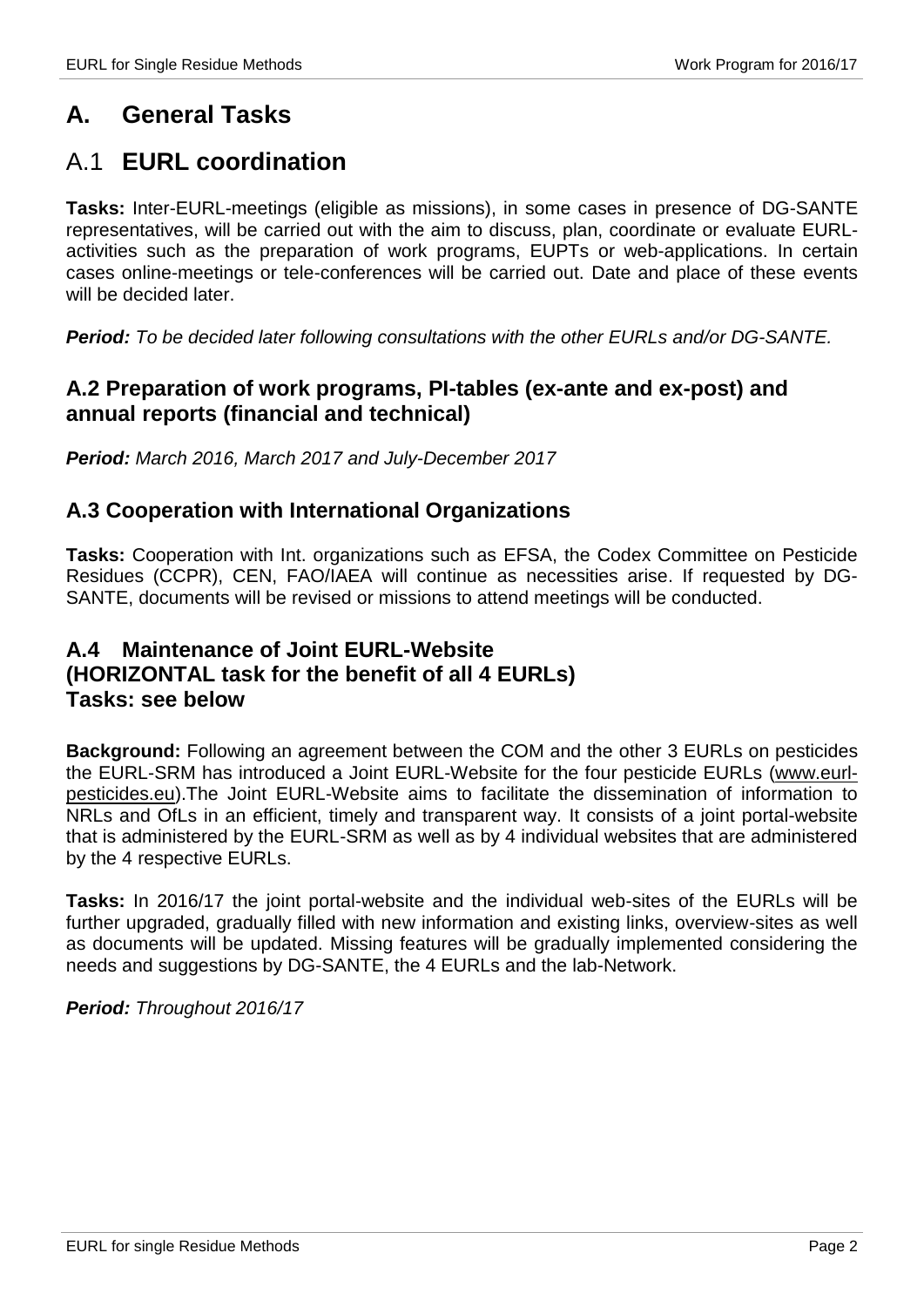### **A.5 EURL-DataPool Service**

**Background:** Following an agreement between the COM and the other 3 EURLs, the EURL-SRM has installed an "**EURL-DataPool Service**" entailing numerous interlinked databases with information of practical interest to the network-laboratories via [www.eurl-pesticides-datapool.eu](http://www.eurl-pesticides-datapool.eu/) (= output I). The EURL-DataPool Service is administered by the EURL-SRM as a horizontal activity and aims to store information about the entire network of laboratories working in the area of pesticides, to illustrate, and at the same time, strengthen the laboratory network, to facilitate the conservation of knowledge about pesticides, and to offer COM, EFSA, EURLs, NRLs and OfLs fast access to valuable information that can be used to assist decision-making and strategic planning (= output II). Special focus is being placed on the generation, collection and evaluation of experimentally-obtained data generated by various laboratories including the EURLs (e.g. MS/MS-transitions, LC- and GC-high resolution MS data, validation data, stability data of compounds and EUPT data).

#### *Tasks:* see table below;

*Period:* throughout 2016/17 at [www.eurl-pesticides-datapool.eu](http://www.eurl-pesticides-datapool.eu/)

| Databases/Website/eTools                                    | Task                                                                                                                                                                                                                                                                                                                                                                                                                                                                                                                                                                                                                                                                                                                                                                                                                                                                                                                                    | <b>Examples where</b><br>DB is<br>used/interlinked                                                                  |
|-------------------------------------------------------------|-----------------------------------------------------------------------------------------------------------------------------------------------------------------------------------------------------------------------------------------------------------------------------------------------------------------------------------------------------------------------------------------------------------------------------------------------------------------------------------------------------------------------------------------------------------------------------------------------------------------------------------------------------------------------------------------------------------------------------------------------------------------------------------------------------------------------------------------------------------------------------------------------------------------------------------------|---------------------------------------------------------------------------------------------------------------------|
| EURL-DataPool-website (www.eurl-<br>pesticides-datapool.eu) | The .NET Framework of the website will be further upgraded in order to keep<br>the website constantly up-to-date with new web-developments.                                                                                                                                                                                                                                                                                                                                                                                                                                                                                                                                                                                                                                                                                                                                                                                             | See below                                                                                                           |
| <b>Analytical Methods DB</b>                                | Many pesticide-related CEN-methods are arranged in several modules like<br>extraction, clean up, extract stability, detection and quantification. Additionally,<br>each module may be composed of variations (e.g. no cleanup or clean up with<br>PSA). This modular concept will be transferred into the database in order to<br>better reflect the possible variations within each module and the structure of<br>CEN-documents. This will allow a more accurate differentiation between the<br>different variations of methods and a better aggregation and interpretation of<br>the results. This activity involves extensive redesign and programming of the<br>present database. Data collected in previous years will be transferred into the<br>new database structure.<br>Data collection on various methods and its import into the DB will be continued<br>(needed in the background for Stability DB, Method Validation DB) | a) Method Validation<br>DB<br>b) Method Finder                                                                      |
| <b>Method Validation DB</b>                                 | The Method Validation DB will be interlinked with the restructured Analytical<br>Methods DB on database model-level in order to prevent inconsistencies in the<br>data. Additionally, new and important parameters (e.g. time elapsed between<br>spiking and extraction/or water addition; soaking time after adding water to<br>spiked sample; evaporation time) will be introduced. This process includes also<br>the transfer of the existing data (437.000 datasets on recovery experiments)<br>into the new data-model.<br>Data on experimental details and recovery rates achieved by various labs using<br>various methods (e.g. QuEChERS, QuPPe, QuOil, SweEt) will be collected in<br>cooperation with NRLs and/or EURLs and imported into the DB.<br>Consultations with EFSA will be initiated to find out how certain data submitted<br>by applicants can be introduced in the DB.                                           | a) "Art. 12" activities,<br>b) Pesticides DB,<br>c) Pesticide Ranking<br>List (PeRL)<br>d) Analytical Methods<br>DB |

#### List of databases within the EURL-DataPool-Service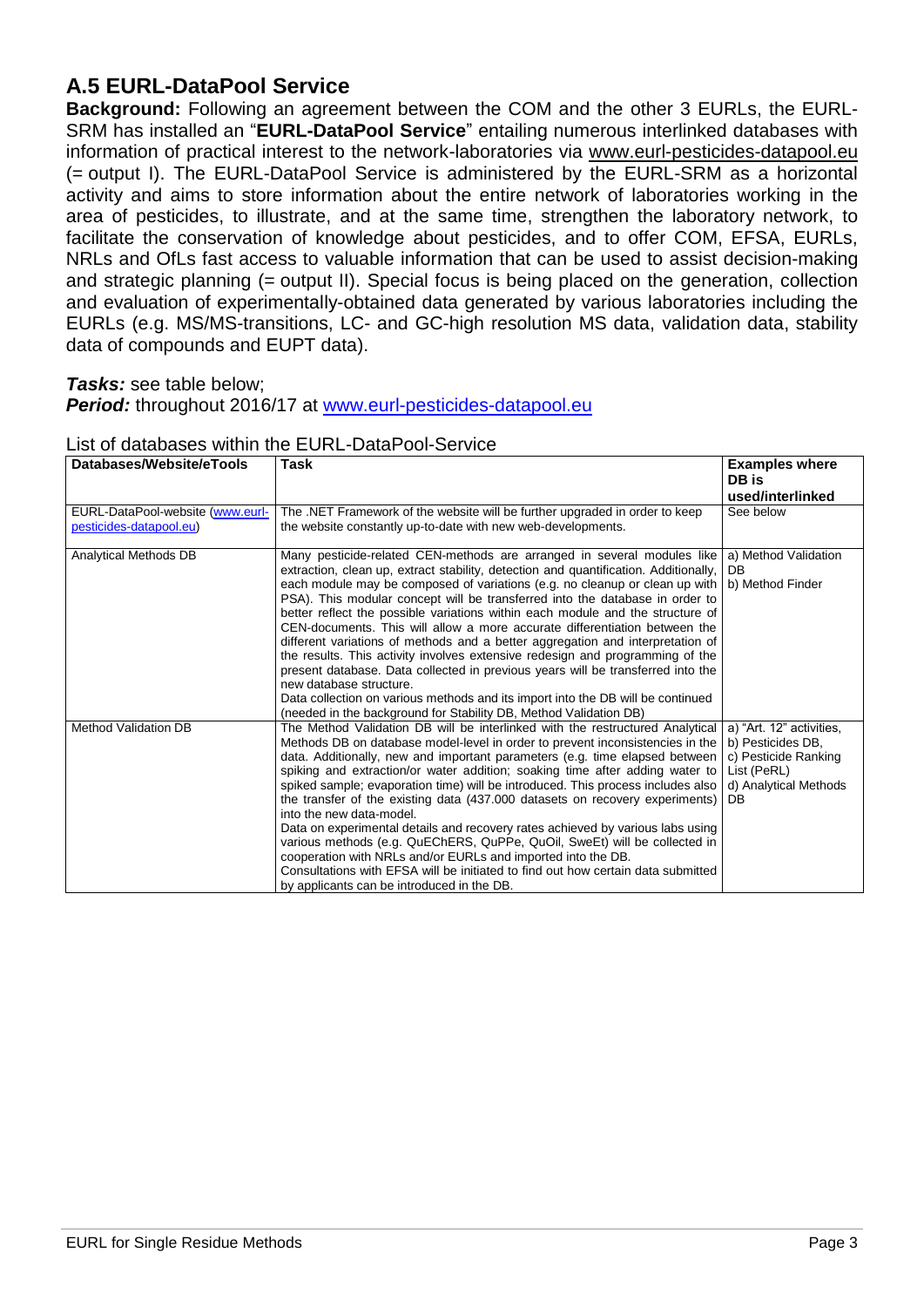| Databases/Website/ Task<br>eTools                      |                                                                                                                                                                                                                                                                                                                                                                                                                                                                                                                                                                                                                                                                                                                            | <b>Examples</b><br>where DB is                                                                                                              |
|--------------------------------------------------------|----------------------------------------------------------------------------------------------------------------------------------------------------------------------------------------------------------------------------------------------------------------------------------------------------------------------------------------------------------------------------------------------------------------------------------------------------------------------------------------------------------------------------------------------------------------------------------------------------------------------------------------------------------------------------------------------------------------------------|---------------------------------------------------------------------------------------------------------------------------------------------|
|                                                        |                                                                                                                                                                                                                                                                                                                                                                                                                                                                                                                                                                                                                                                                                                                            | used/interlinked                                                                                                                            |
| Pesticides DB                                          | Generation or collection of further data for the characterization of pesticides (e.g. GC-, LC-<br>amenability, analytical behavior, GC-MS-spectra, GC-MS/MS-transitions; LC- and GC-high<br>resolution MS-data, solubility in acetonitrile) and import into the DB. This includes the creation<br>of new entries for pesticides and metabolites not yet in the DB.<br>The SANCO/12571/2013-document suggests to introduce representative compounds for                                                                                                                                                                                                                                                                     | a) "Art. 12"<br>activities.<br>b) Pesticide<br>Ranking List<br>(PeRL),<br>c) Method<br>Validation DB,                                       |
|                                                        | calibration and routine recovery checks when specific criteria are met (see C20 and C40).<br>Comprehensive details on the definition of compound-groups and selection of representative<br>analytes are not given in the guideline. The data collected in Pesticides DB and e.g. Method<br>Validation DB will be used to define groups of compounds with homogeneous physico-chemical<br>and analytical properties. The goal is to localize several groups of pesticides, each entailing<br>several pesticides. Any of the pesticides in each group should in principle be considered as<br>representing the group. A collaboration with the French NRL-SRM is envisaged in this task.                                     | d) Stability of<br>Compounds DB<br>e) Method Finder                                                                                         |
|                                                        | The Pesticides DB contains parameters that describe critical properties of pesticides for the<br>quantitative analysis (e.g. GC-decomposition, matrix effects and tailing in GC, sensitivity when<br>applying different ionization modes (EI, $ESI(+)$ , )). In view of the large number of pesticides<br>(currently 1590 entries), it is difficult for the EURL-SRM to cover all compounds and<br>parameters. Thus, this activity will be further intensified by a cooperation with experts from<br>"Working Group Pesticides", a sub-group of the German Chemical Society (GDCh). Additional<br>critical properties (e.g. stability in alkaline/acidic solvent) will be introduced after discussion with<br>the experts. |                                                                                                                                             |
| <b>Stability of Compounds</b><br>DB                    | Collection of more stability data on pesticides/metabolites and import into DB. This task strongly<br>depends on the submission of stability data by other labs. The EURL-SRM is in contact with<br>several labs that generated a considerable amount of pesticide stability data. Submission of this<br>data to EURL DataPool cannot be guaranteed. Results from stability experiments conducted by<br>EURL-SRM will be imported.                                                                                                                                                                                                                                                                                         | Pesticides DB                                                                                                                               |
| Pesticide<br>Authorizations DB                         | Data collection and updating as well as import into the DB of information about the authorization<br>of pesticides in the EU and some third countries.                                                                                                                                                                                                                                                                                                                                                                                                                                                                                                                                                                     | Pesticide Ranking<br>List (PeRL)                                                                                                            |
| Commodities DB                                         | Data collection on commodities and import into the DB.                                                                                                                                                                                                                                                                                                                                                                                                                                                                                                                                                                                                                                                                     | Validation DB                                                                                                                               |
| Lab-Network DB                                         | Permanent updating of lab-specific information (lab contact data, lab-functions, fields of work,<br>email-addresses of contact persons, instrumentation available, tasks within the frame of official<br>controls (import controls, commodity scope, pesticide scope, etc.)<br>A tool will be established to allow NRLs to update certain data concerning the laboratories                                                                                                                                                                                                                                                                                                                                                 | Convenient<br>compilation of<br>customized lab-<br>contact lists (e.g.<br>for invitations to                                                |
|                                                        | within their network.<br>Laboratories analyzing organic food samples for pesticide residues on behalf of the EU-<br>Member States within the frame of Regulation EC 834/2007 will be imported into the Lab- dissemination of<br>network DB. These "organic"-labs will then be considered in the "List of obliged labs". To<br>accomplish this activity, the EURL-SRM is in close contact with the FVO.                                                                                                                                                                                                                                                                                                                     | <b>EURL-activities</b><br>such as EUPTs,<br>Surveys, for the<br>information).<br>Compilation of the<br>"List of obliged                     |
|                                                        | A survey to update the pesticides scope of the OfLs will be carried out (with focus on pesticides<br>included in the MACP).                                                                                                                                                                                                                                                                                                                                                                                                                                                                                                                                                                                                | labs" for<br>participation in<br><b>EUPTs</b>                                                                                               |
| <b>EUPT-Archive DB</b><br><b>EUPT Evaluation Tools</b> | Import of EUPT-data (FV17; CF9; AO10; SRM10 from 2015 and FV18; CF10; AO11; SRM11<br>from 2016) into the DB.<br>Design of new online-tools for EURLs and NRLs allowing them to view and to assess the<br>EUPT-performance of the labs within their network both on a laboratory basis as well as overall.<br>This activity will be carried out in close cooperation with a representative from EURL-FV and<br>will involve a 1 week mission of 1 person to Stuttgart. The result of this collaboration will be                                                                                                                                                                                                             | Evaluation of long-<br>term PT-<br>performance of<br>labs or countries,<br>"SRM-PinBoard<br>list"                                           |
|                                                        | discussed within all EURLs and eventually the EUPT-Advisory Group. After agreement on<br>certain views, programming will be initiated progressively.<br>Evaluations, that are necessary for the planning of future PTs or the establishment of general<br>evaluation rules, will be discussed and elaborated in close cooperation with the other 3 EURLs.                                                                                                                                                                                                                                                                                                                                                                  |                                                                                                                                             |
| <b>MRL Residue</b><br>Definitions DB                   | - Updating of EU MRL residue definitions on regular basis<br>- Codex MRL residue definitions (once a year after the annual CCPR-meeting);<br>- Updating of compound conversion factors within DB                                                                                                                                                                                                                                                                                                                                                                                                                                                                                                                           | a) "Art. 12"<br>activities,<br>b) Pesticide<br>Ranking List<br>(PeRL),<br>c) Pesticides DB<br>d) Tool for<br>Calculation of Sum<br>(SumCaT) |
| <b>High Resolution MS</b><br>Search Tool               | Introduction of a search-tool for pesticides via exact mass-data in order to enable identification<br>of unknown signals from LC- and GC-high resolution MS-analysis.                                                                                                                                                                                                                                                                                                                                                                                                                                                                                                                                                      |                                                                                                                                             |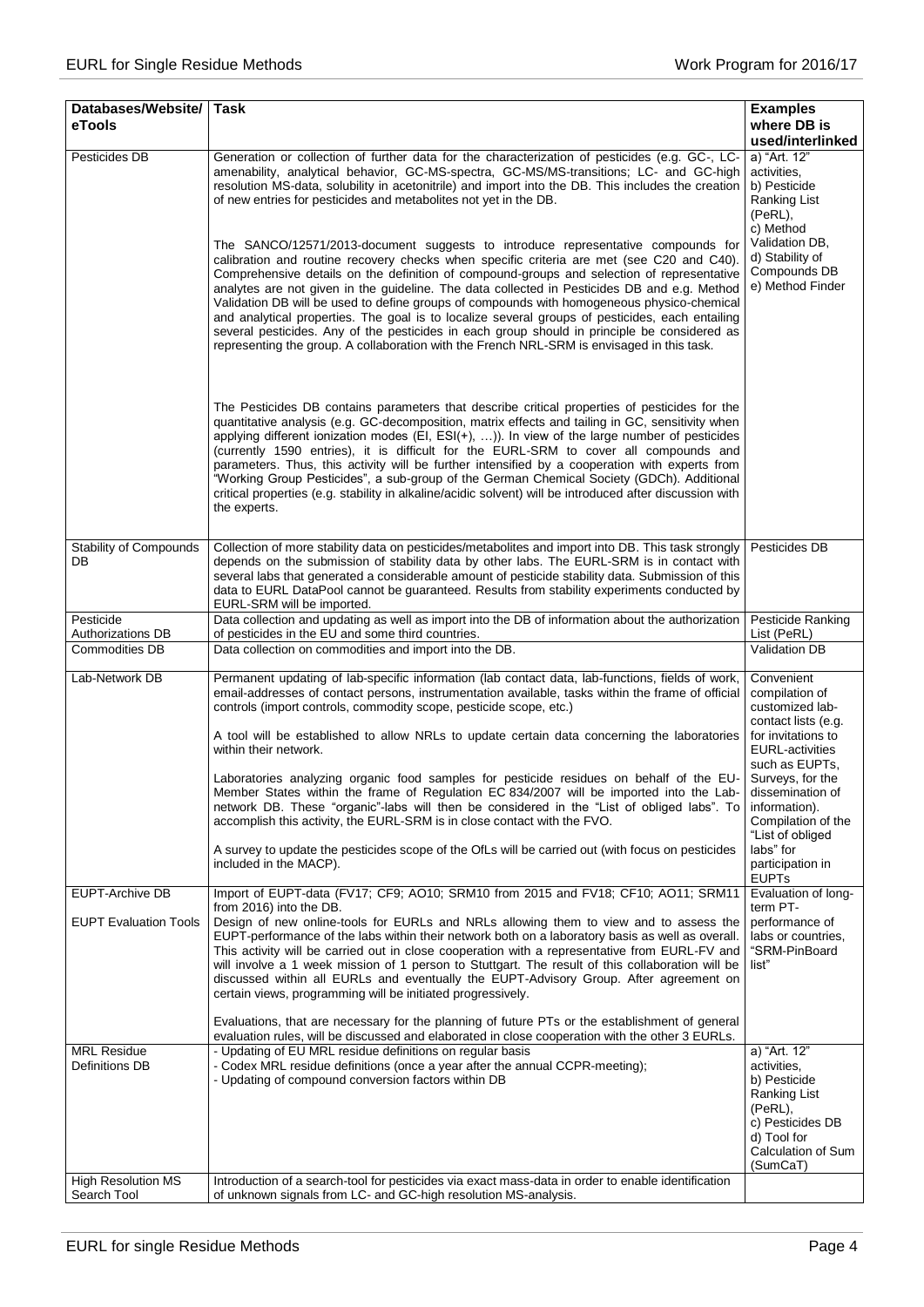| Databases/Website/ Task<br>eTools                                          |                                                                                                                                                                                                                                                                                                                                                                                                                                                                                                   | <b>Examples</b><br>where DB is<br>used/interlinked |
|----------------------------------------------------------------------------|---------------------------------------------------------------------------------------------------------------------------------------------------------------------------------------------------------------------------------------------------------------------------------------------------------------------------------------------------------------------------------------------------------------------------------------------------------------------------------------------------|----------------------------------------------------|
| <b>SRM-Pinboard Tool</b>                                                   | The calculation approach developed under C.5 will be introduced into the EURL DataPool-<br>website. The system will semi-automatically compute the list of proficient labs. Of Ls that wish to<br>enter the list or adjust their status in the list, will be able to do the appropriate changes online at DB<br>any time.                                                                                                                                                                         | a) Lab-Network DB<br>b) EUPT Archive               |
| <b>EUPT Registration Tool</b><br>(depending on joint<br>decision by EURLs) | The Lab-Network DB contains most of the relevant information needed for the registration of a<br>lab for an EUPT (e.g. lab address, commodity scope, contact persons). Missing information<br>(e.g. invoice address) can easily be collected. Each NRL has the possibility to cross-check the<br>registered OfLs of its lab-network and identify missing labs. The 4 EURLs will discuss and<br>jointly decide if the EURL DataPool-website should be used for the EUPT registration<br>procedure. |                                                    |

# **B. Development and Validation of Analytical Methods**

### B.1 **Quick Polar Pesticides Method (QuPPe Method)**

**Background:** The EURL-SRM has developed a method for the simultaneous analysis of several highly polar pesticides not amenable to multiresidue procedures. The method, which is employed by various OfLs involves a common extraction followed by LC-MS/MS analysis.

**Task:** Further method development activities will be conducted with the aim to expand, where possible, the scope of the method by additional highly polar pesticides and metabolites such as e.g. Desphenyl-Chloridazon, Methyl-Desphenyl-Chloridazon, AMTT (metabolite of tritosulfuron).

Main focus will be to find ways to improve chromatographic behavior for some compounds already in the method or to accommodate as many compounds as possible within the same LCruns. Alternative LC-separation approaches (new columns) will be tested.

Activities to pursue CEN method standardization will continue.

*Period: throughout the two years*

## B.2 Solutions for pesticides requiring modified MRMs

**Background:** Several pesticides and legally relevant metabolites are known to pose problems in analysis and are thus considered "difficult" or non-amenable to multiresidue methods. In many cases analysis is possible following certain modifications of traditional multiresidue methods. Such modifications may entail adjustment of pH or addition of chemicals to prevent degradation or improve extractability, temperature control, special measurement conditions or cleavage reactions to release conjugates etc..

**Task:** Studies will be conducted to improve the analysis of triclopyr, meptyldinocap, boscalid metabolite M510F01, chlorpropham metabolite 4-HSA, fenpropidin metabolite 2-methyl-2-[4-(2 methyl-3-piperidin-1-yl-propyl)-phenyl]propionic acid, fenpropimorph metabolite BF421-2, spiroxamine carboxylic acid, quizalofop, isoxaflutole metabolites RPA 203328, 203348, in commodities of plant origin and/or in commodities of animal origin as far as the metabolites are available.

#### *Period: throughout the year*

*1)Note/disclaimer:* This activity may be shifted to 2018 in case of insufficient budget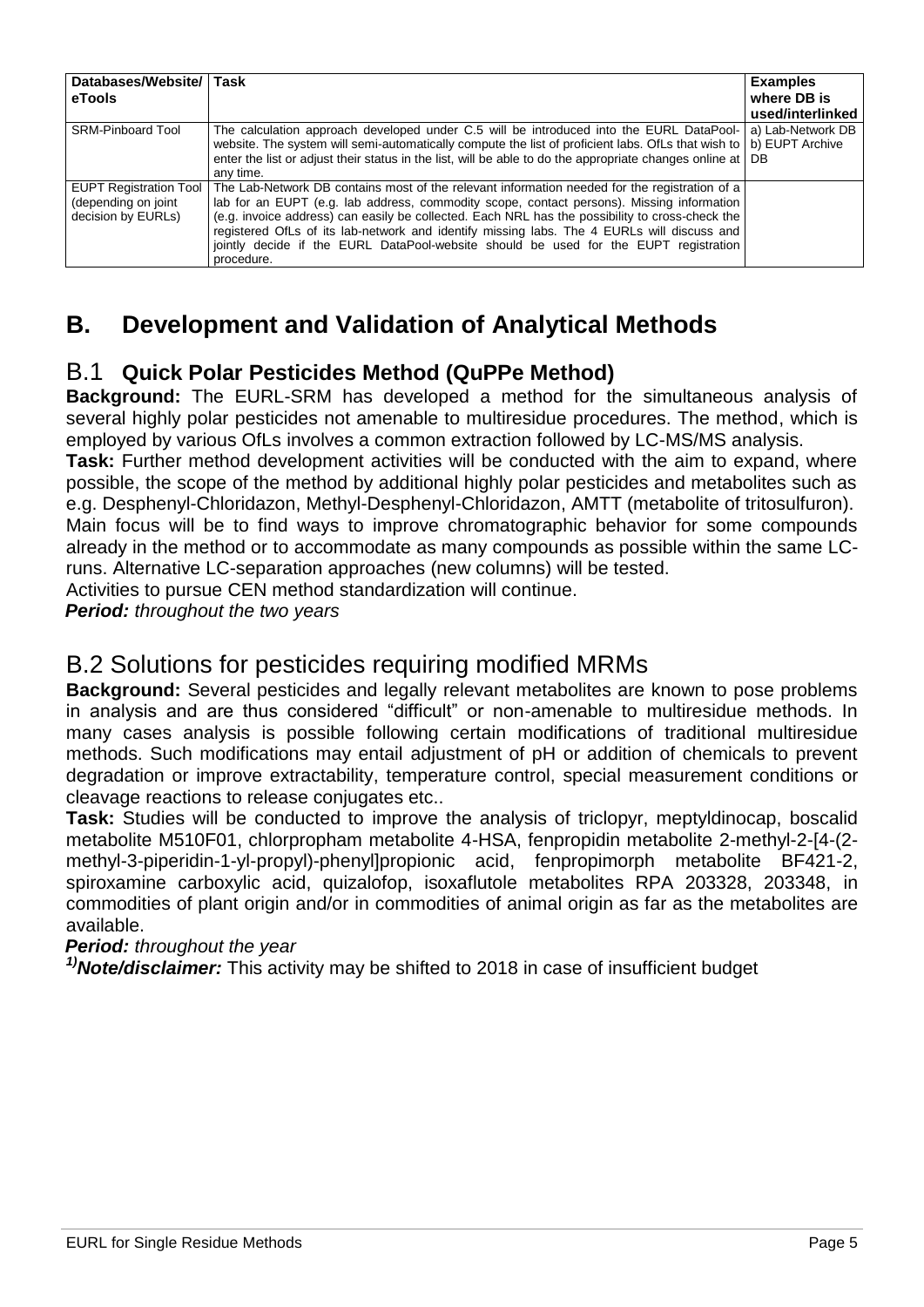## B.3 Studies on the analysis of sulfuryl fluoride

**Background:** Sulfuryl fluoride (SO<sub>2</sub>F<sub>2</sub>) is a widely used fumigant for the control of pests (mainly insects) in dried crops such as cereal grains, pulses, dried fruits and tree nuts as well as for the treatment of processing and storage facilities. It is often used to replace the environmentally critical methyl bromide and it is also an alternative to the use of phosphine which is acutely more toxic. EU-MRLs in nuts are set at 10 mg/kg, in cereals at 0.05 mg/kg and at 0.02 mg/kg in tea, herbs, cocoa/coffee, hops and spices. Very few official labs currently analyze for sulfuryl fluoride.

**Task:** The EURL-SRM will study whether sulfuryl fluoride can be analysed via GC-MS using cryo-trapping/thermodesorption unit.

*Period: throughout the 2018*

### B.4 Studies on the analysis of guazatine

**Background:** Guazatine is a mixture of the reaction products of polyamines, comprising mainly octamethylenediamine, imino(octamethylene)diamine and octamethylenebis(iminooctamethylene)diamine, and carbamonitrile and is used as fungicide in seed treatment and as postharvest dip for citrus fruits and pineapples. Guazatine is of interest due possible acute risk for consumers. At present no analytical method is available for the complex mixture of reaction products.

**Task:** The EURL-SRM will conduct experiments to check whether some prominent compounds of guazatine mixture may be determined and used to calculate guazatine in total (using a factor).

All guazatine compounds contain several amino- and/or guanidinogroups and are therefore considered to cause problems during extraction and measurement due to adsorption and pHinfluence.

*Period:* throughout the year

*1) Note/disclaimer:* This activity may be shifted to 2018/19 in case of budget cuts

#### B.5 Phytogenic levels of carbon disulfide

**Background:** Dithiocarbamates are worldwide widely used against a broad scope of fungal diseases in a wide variety of crops. Currently, residues of dithiocarbamates are widely analyzed using common moiety methods involving the release of carbon disulfide  $(CS<sub>2</sub>)$  via an acid digestion/hydrolysis step. For some commodity types (mainly crops belonging to the brassica and allium family as well as papaya) The specificity of this common-moiety method to the presence of dithiocarbamate residues is however compromised in the case of commodities containing natural compounds that also release carbon disulfide under the digestion/hydrolysis conditions used.

As the phytogenic  $CS<sub>2</sub>$  interferes with the analysis of dithiocarbamate residues there is a strong need to determine the range of phytogenic  $CS<sub>2</sub>$  levels released upon acid digestion/hydrolysis. This knowledge will help in setting MRLs and evaluating  $CS<sub>2</sub>$  levels more reasonably.

**Task:** This task will involve collection of residue data generated by official laboratories on the organic and conventionally produced crops known to generate phytogenic  $CS<sub>2</sub>$ . EFSA will be contacted this regarding. Series of organic samples of the affected commodity groups will be analyzed to assess the range of phytogenic  $CS<sub>2</sub>$  levels.

*Period***:** 2016 and 2017 throughout the year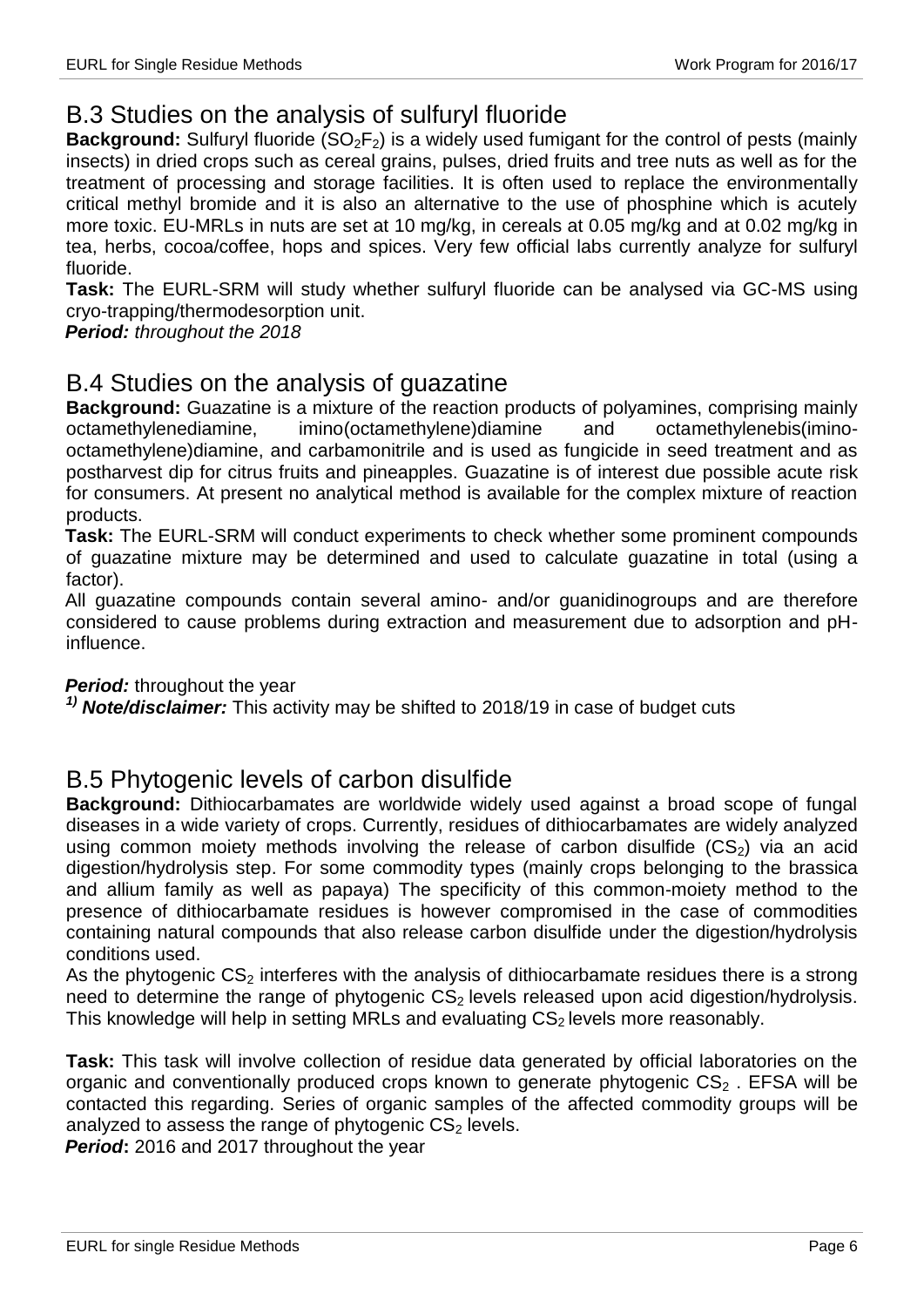## B.6 Experiments to be conducted within the frame of the "Art 12" including NAS (new active substances)

**Background:** One of the highest priorities of DG-SANTE is the re-evaluation of MRLs and residue definitions within the frame of Art. 12 / Reg. 396/2005. In 2016/17 the EURLs will be frequently consulted to evaluate pesticides under review in order to express their views as regards LOQs and residue definitions. Circa 100 pesticides will be expectedly reviewed in 2016 and 2017 by EFSA. In cases where analytical data is not sufficient or not available it has to be generated as far as practicable this includes testing whether compounds are amenable to multiresidue approaches and the development of methods for that are not amenable to MRMs (this is often the case for metabolites). Where no standards of pesticides or metabolites are available, these have to be requested from pesticide companies.

**Task:** Based on the experiences acquired in Art. 12 evaluations from 2013 to 2015 metabolites of pesticides, which are part of residue definitions, are in many cases SRM-compounds. The EURL-SRM will order missing analytical standards of pesticides and metabolites and conduct experiments to check their analytical behavior, the MRM amenability and the chromatographic behavior, perform basic validation experiments and determine the achievable LOQs always taking into account the proposed residue definition and the capabilities of OfLs.

|                                            | <b>Expected</b> |             |             | Lab activities involved |                                 |                        |
|--------------------------------------------|-----------------|-------------|-------------|-------------------------|---------------------------------|------------------------|
| Type of compound                           | No. of          | <b>NONE</b> | <b>SOME</b> | <b>EXTENSIVE</b>        | <b>VERY</b><br><b>EXTENSIVE</b> | <b>Sum</b><br>(Working |
| <b>Estimated man-days for 10 compounds</b> | compounds       | 0           | 15          | 25 <sub>1</sub>         | 80                              | days)                  |
| requiring NO Lab Activities                | 50              |             |             |                         |                                 |                        |
| requiring SOME Lab Activities*             | 20              |             | 30          |                         |                                 | 30                     |
| requiring EXTENSIVE Lab Activities**       | 20              |             |             | 50                      |                                 | 50                     |
| requiring VERY EXTENSIVE Lab Activities*** | 10              |             |             |                         | 80                              | 80                     |
|                                            |                 |             |             |                         | <b>SUM</b>                      | 160                    |

Estimated man-days for activity B.6:

\* e.g. for analytes requiring minor modifications of MRM-methods with few matrix groups being involved

\*\* e.g. for analytes requiring minor modifications of MRM-methods with many matrix groups being involved OR non-MRM-

amenable analytes (parent or metabolites) with few matrix groups being involved

\*\*\* e.g. for challenging non-MRM-amenable analytes (parent or metabolites), with many matrix groups being involved

*Period: throughout the year*

# **C. QA/QC (Quality Assurance and Quality Control)**

#### C.1 Revision of QA/QC-documents

**Task:** Jointly with the other EURLs the EURL-SRM will, assist the Commission by revising the document SANTE-2015-11945 ("Method Validation and Quality Control Procedures for Pesticide Residues Analysis in Food and Feed"). This activity is coordinated by EURL-FV and may involve mission(s) to attend coordination meeting(s). Furthermore, the "Proposed Draft Guidance on Performance Criteria for Methods of Analysis for the Determination of Pesticide Residues" (distributed by CCPR) will be revised as requested by the COM. *Period: in 2016 and 2017*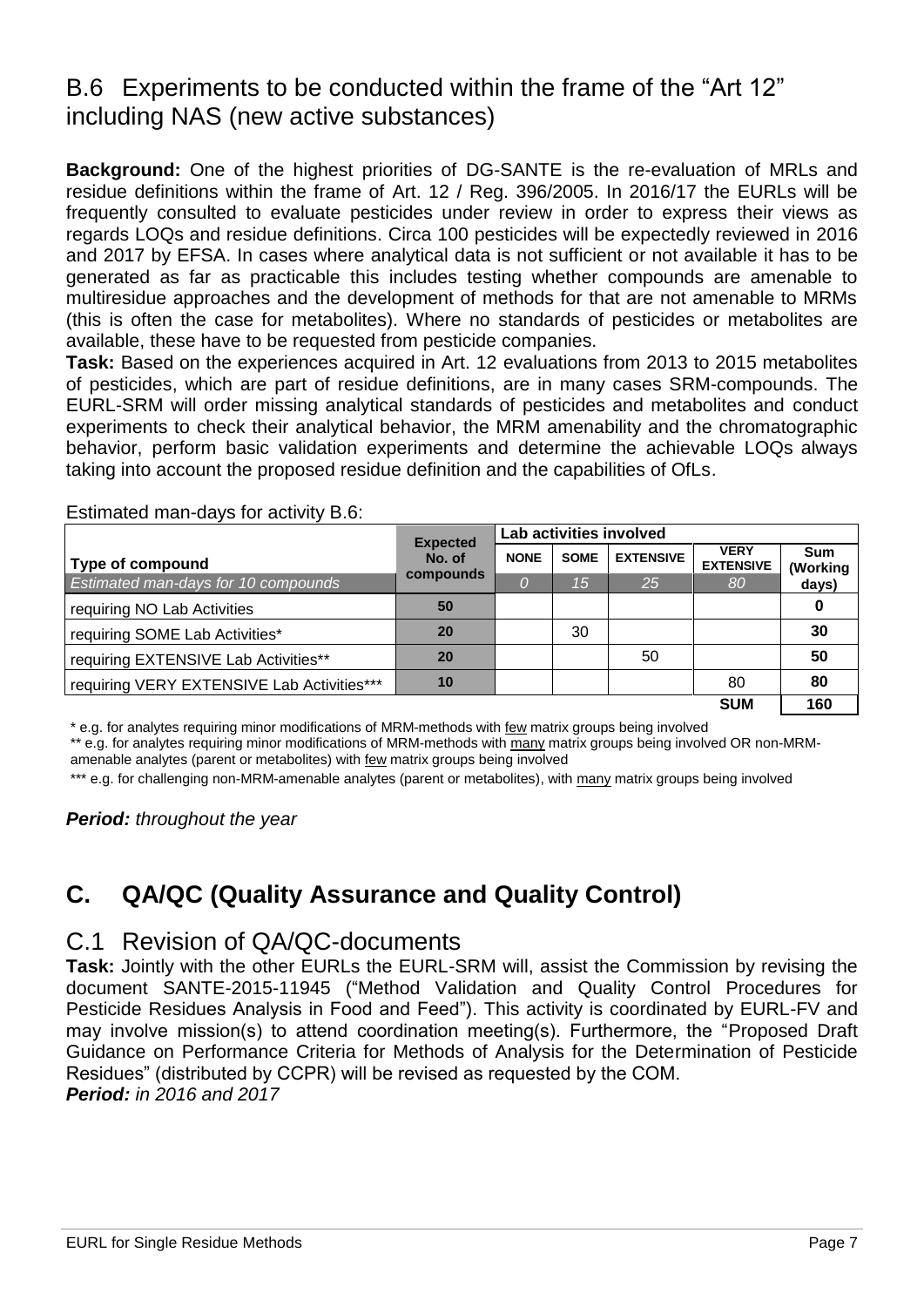# C.2 Preparation of a list showing which labs are obliged to participate in EUPTs in 2016 and 2017 (horizontal task for the benefit of all 4 EURLs)

**Task:** based on the information provided by the NRLs, concerning the commodity scope covered by each lab within its network a comprehensive list of all labs obliged to participate in pesticide-related EUPTs in 2016 and 2017 will be published. Prior to generating this list the NRLs will be asked to update the commodity-scope profiles of the labs within their network and the EURL-DataPool will be updated accordingly. This list will be distributed to all NRLs which are responsible to check its correctness/completeness and report any errors. The pesticide scope of the labs will not be taken into account in this list. Labs not participating in an EUPT, due to limitations in the pesticide scope will have to give explanations during the registration period of the respective EUPT.

*Period: Early in 2016 and 2017*

# C.3 EU Proficiency Test SRM 11 and 12

**Task:** One proficiency test covering single residue methods (SRM) will be performed each in 2015 and 2016. The intention is to use a commodity of plant origin in 2016. The commodity for 2017 will be chosen following consultations with the EUPT advisory group and the other EURLs. All relevant documents and instructions will be distributed to the participants through the EURL website. Participant registration and data collection will be conducted using an online tool. Each participant will receive a detailed report summarizing the PT-scope, results, data treatment and additional information of the methods employed by the participants.

Prior to, during and after the EUPT, the EURL-SRM will furthermore address any PT-related requests of participating labs. Underperforming NRLs will be directly assisted and at request provided with information regarding OfLs within their network.

Certain tasks associated with the EUPT-SRM11 and 12 may be subcontracted to other parties e.g. purchase and preparation of test material. .

#### *Period: H1 2016 and H1 2017*

C.4 Attend joint meeting to discuss and evaluate EUPT results, and overall PTperformance (horizontal activity)

**Background:** EUPTs are a very valuable tool to assess the performance of laboratories in pesticide residue analysis. In the case of individual PT-results underperformance is well defined by the absolute z-score. When looking at multiple results generated within one PT or throughout many PTs, suitable underperformance criteria are yet to be set, considering both analytical results and scope. In case of underperformance corrective and follow-up actions are indicated.

**Task:** In cooperation with the other three EURLs the criteria to evaluate whether a laboratory was underperforming in EUPTs will be further revised.

*Period: H2 of 2016 and 2017*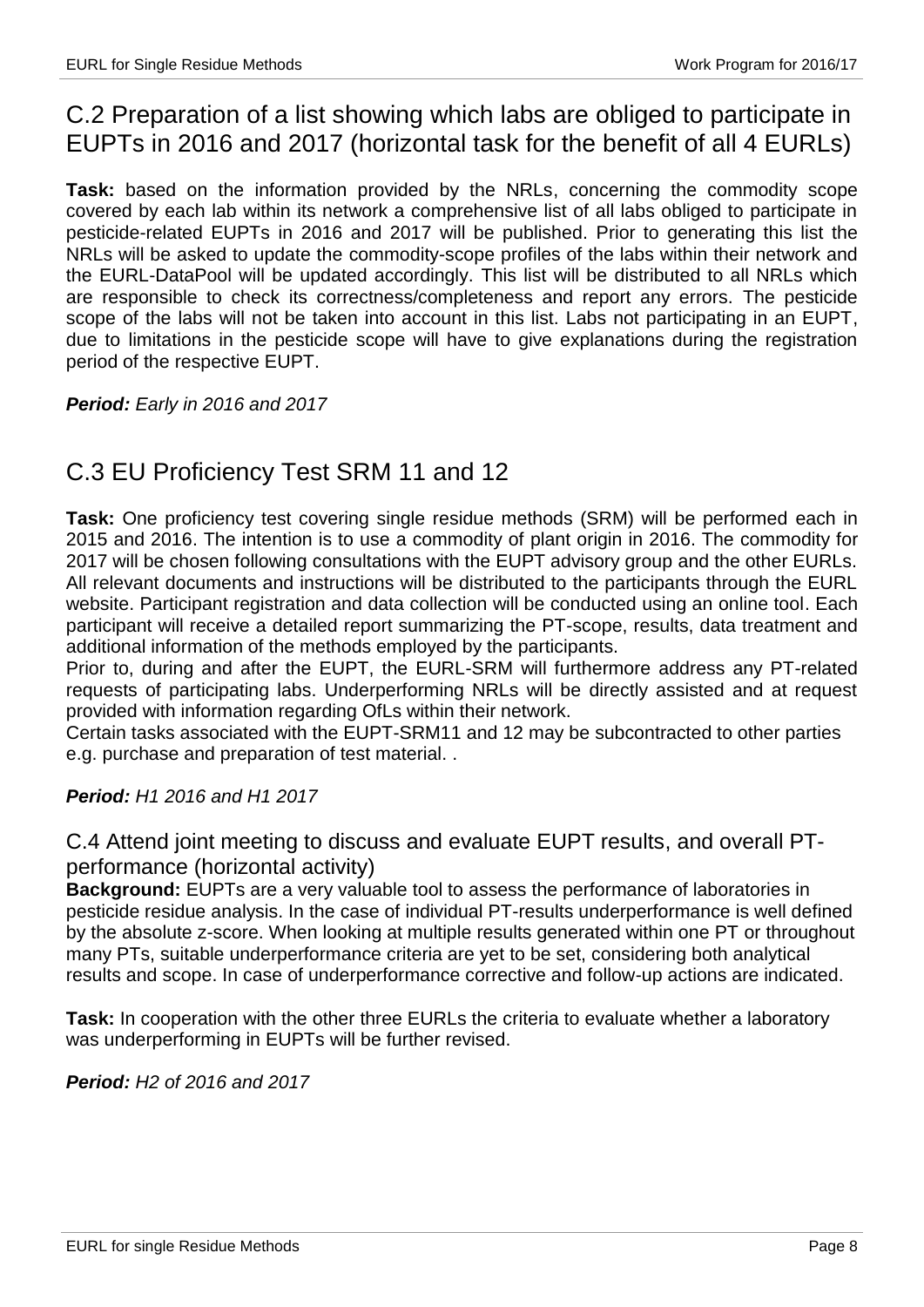C.5 Update the "SRM-Pinboard" and promote concept of sub-contracting analyses within the Lab-Network

**Background:** Within the frame of official controls, SRM analytes are less frequently analyzed compared to MRM analytes. OfLs often complain that limitations in the available resources prevent them from establishing suitable methods for the analysis of SRM-analytes or applying such methods in case they are established. Lab-cooperation and subcontracting of analyses will help to reduce the overall number of labs that will have to establish or apply SRMs thus improving overall efficiency and frequency of analysis of SRM compounds.

**Task:** Following the established performance criteria, the list of laboratories considered as proficient for the analysis of individual SRM-compounds will be updated ("SRM-Pinboard" = Pool of Proficient SRM-Labs) as soon as new PT results become officially available or whenever a lab wishes to enter the list or change its status.

**Period:** H2 of 2016 (as Excel-file) and H2 of 2017 (as online-service; see A.5)

# **D. Technical and scientific support to DG-SANTE, EFSA, NRLs, OfLs and third country labs**

The technical support to DG-SANTE and to EFSA (on behalf of DG-SANTE) is of high priority to the EURL-SRM and is among others accomplished through e-mail communication, participation in meetings, revision of documents, answering of questions and drafting of opinions. Upon invitation EURL-SRM staff may participate in various meetings organized by COM or EFSA. NRLs, OfLs and Third country labs are technically supported through the EURL-Web-Portal and the EURL-DataPool (A.2). Further assistance is also provided via personal communication, presentations in conferences, workshops and trainings (see D.2). The comprehensive Lab-Network-DB further contributes in strengthening the network (see A.2).

# D.1 **Technical and scientific support to DG-SANTE and EFSA**

| Task                                                           | <b>Activities</b>                                                                                    |
|----------------------------------------------------------------|------------------------------------------------------------------------------------------------------|
| Support DG-SANTE in drafting                                   | - Participate in meetings (e.g. in Brussels);                                                        |
| the MACP 2018-19                                               | - Collect and evaluate data and prepare a new "Pesticide Priority List";                             |
|                                                                | - Read/Revise documents;                                                                             |
|                                                                | - Communicate with DG-SANTE, EFSA and other stakeholders                                             |
| Support EFSA within the frame of                               | - Participate in one or more meetings (e.g. in Parma);                                               |
| the Networking Group on                                        | - Read/Revise documents;                                                                             |
| <b>Pesticide Monitoring</b>                                    | - Provide information on analytical aspects such as the plausibility of PARAM entries, the           |
|                                                                | interpretation or results etc.                                                                       |
|                                                                | - Communicate with DG-SANTE, EFSA and other stakeholders                                             |
| Support to EFSA and DG-SANTE                                   | - Prepare an expected time schedule and coordinate the division of tasks among the 4 EURLs           |
| in activities concerning re-                                   | - Collect/Evaluate existing information from EFSA, DataPool and other sources;                       |
| evaluation of pesticide MRLs                                   | - Compile the available data in a summarized form to facilitate decision-making by the other 3 EURLs |
| according to Article 12 of Reg.                                | as regards LOQs and residue definitions;                                                             |
| 396/2005/EC*. 120 compounds                                    | - Collect the positions of the 4 EURLs and finalize document with joint position (coordinate among   |
| (100 Art 12 substances and 20                                  | the 4 EURLs in case of disagreements);                                                               |
| new active substances) will have                               | - Communicate with DG-SANTE, EFSA and other stakeholders                                             |
| to be expectedly evaluated by the<br>EURLs in 2016 and 2017 on |                                                                                                      |
| behalf of EFSA under the                                       |                                                                                                      |
| coordination of EURL-SRM, 50                                   |                                                                                                      |
| Art. 12-pesticides and some other                              |                                                                                                      |
| pesticides have to be (re-)                                    |                                                                                                      |
| evaluated on behalf of DG-                                     |                                                                                                      |
| <b>SANTE</b>                                                   |                                                                                                      |
| Survey on analytical capability                                | - Organize a survey among all NRLs and OfLs in the network in order to find out which compounds      |
| for the substances in chapter 4 of                             | within the MACP working document are routinely covered by the laboratories. The survey will cover    |
| the working document                                           | MRM and SRM compounds.                                                                               |

The activities planned in this context are compiled in the table below.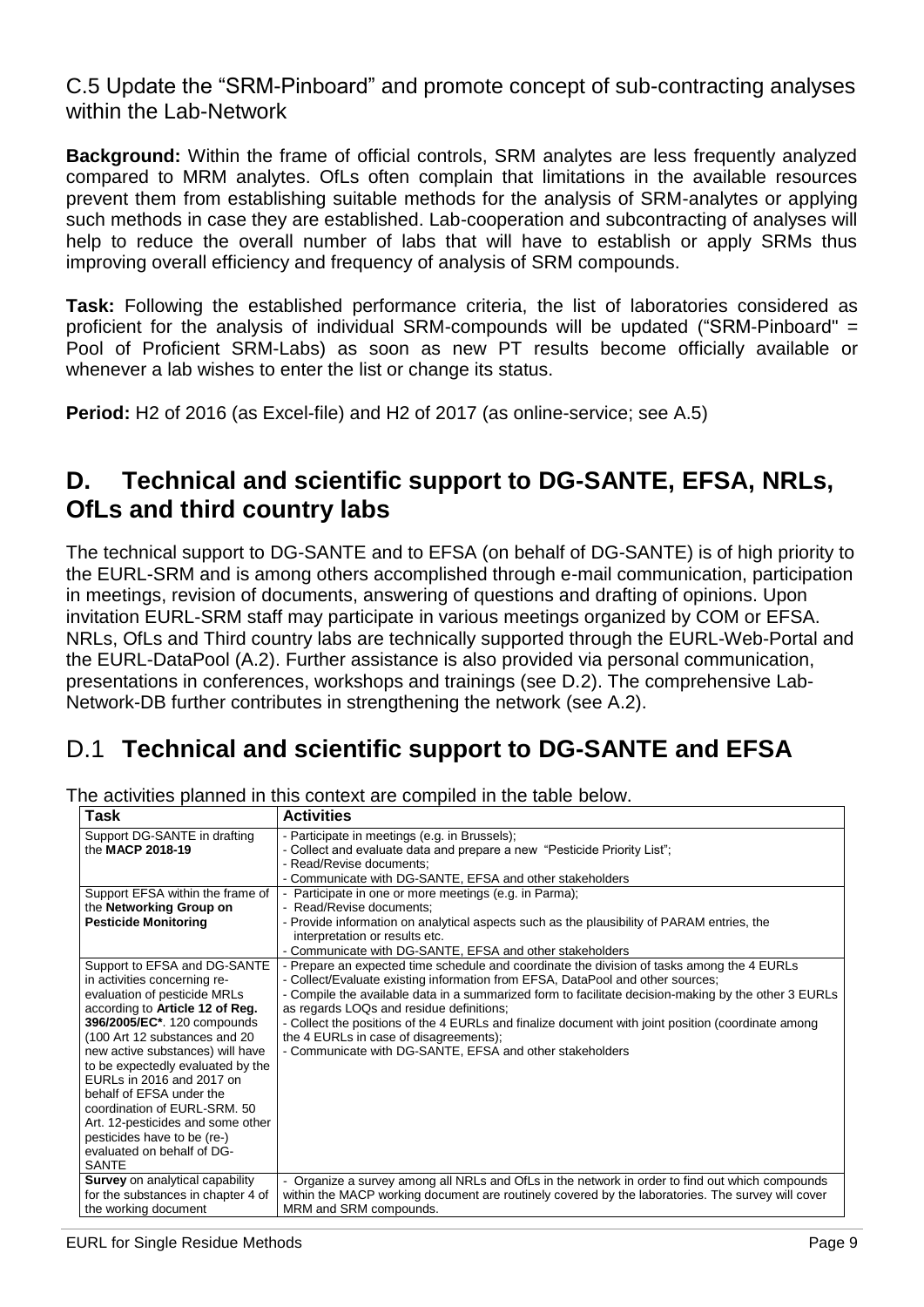| (monitoring years 2015 and 2016)<br>(at the request of DG-SANTE) |                                                                                                              |
|------------------------------------------------------------------|--------------------------------------------------------------------------------------------------------------|
|                                                                  |                                                                                                              |
| Natural Sources of CS <sub>2</sub> (at the                       | - Literature study will be performed to collect information on natural CS <sub>2</sub> -sources and levels   |
| request of DG-SANTE)                                             | See B.5                                                                                                      |
| Construction of a method-                                        | At the request of the COM the 4 EURLs will create a joint list of links to EURL-reports on method            |
| finder list (at the request of DG-                               | development, method validation and other technical information on pesticides (Method Finder).                |
| SANTE)                                                           | Validation data from the EURL-DataPool will also be displayed in an aggregated form in order to give         |
|                                                                  | a full picture. To begin with, the list will cover all pesticides (as defined in the currently published MRL |
|                                                                  | residue definition) related to the MACP (incl. regulation and working document). The EURL-SRM will           |
|                                                                  | coordinate this task and the other EURLs will be actively involved in the conception as well as the          |
|                                                                  | periodic updating of their information. The possible implementation of the Pesticide Method Finder as        |
|                                                                  | an online tool will be decided at a later stage.                                                             |
| <b>General assistance to DG-</b>                                 | - E-mails and oral communications                                                                            |
| SANTE and EFSA                                                   | - Missions to Brussels, Parma or elsewhere                                                                   |

**Tasks:** see table above

**\*Note:** This task does not include non-laboratory activities. These are covered by B.2.

### **D.2 Joint EURL Workshop for Pesticide Residues in Food & Feed**

**Task:** In the second half of 2016 a workshop will be organized intentionally in collaboration with the EURL-FV. In the second half of 2017 a joint workshop (FV, CF, AO and SRM) will take place in Freiburg/Germany. NRLs from all MS will be invited to attend the workshops, with the main objective to facilitate the interaction between them and the EURLs. Each workshop will be held during two days, and will entail technical and scientific communications regarding new activities of the EURLs and other developments in the field of pesticide residues analysis. *Period: Q3 2015*

# **D.3 Trainings**

**Task:** 8 to 10 NRLs will be invited to attend a training in Fellbach each in 2016 und 2017. The training will cover technical aspects as regards the analysis of SRM-pesticides and exchange of experiences. Special needs and problems of the laboratories selected to participate will be considered in the design of the training program. Additional ad-hoc trainings may be conducted as requested.

*Period: To be decided*

#### **D.4 Visit of 2 NRLs**

**Task:** In both 2016 and 2017 the NRL-SRM of one selected country will be visited by representatives from the EURL-SRM. The country will be selected giving emphasis on poor EUPT scope, performance or participation over the last years as well as on poor cooperation with the FURL.

Prior to the inspection a detailed study of the EUPT results during the last years as well as the current analytical scope of all OfLs will be carried out. During the visit the possible reasons for bad PT-performance will be discussed, where applicable, and advices will be given to improve performance and to expand the scope.

*Period: To be decided*